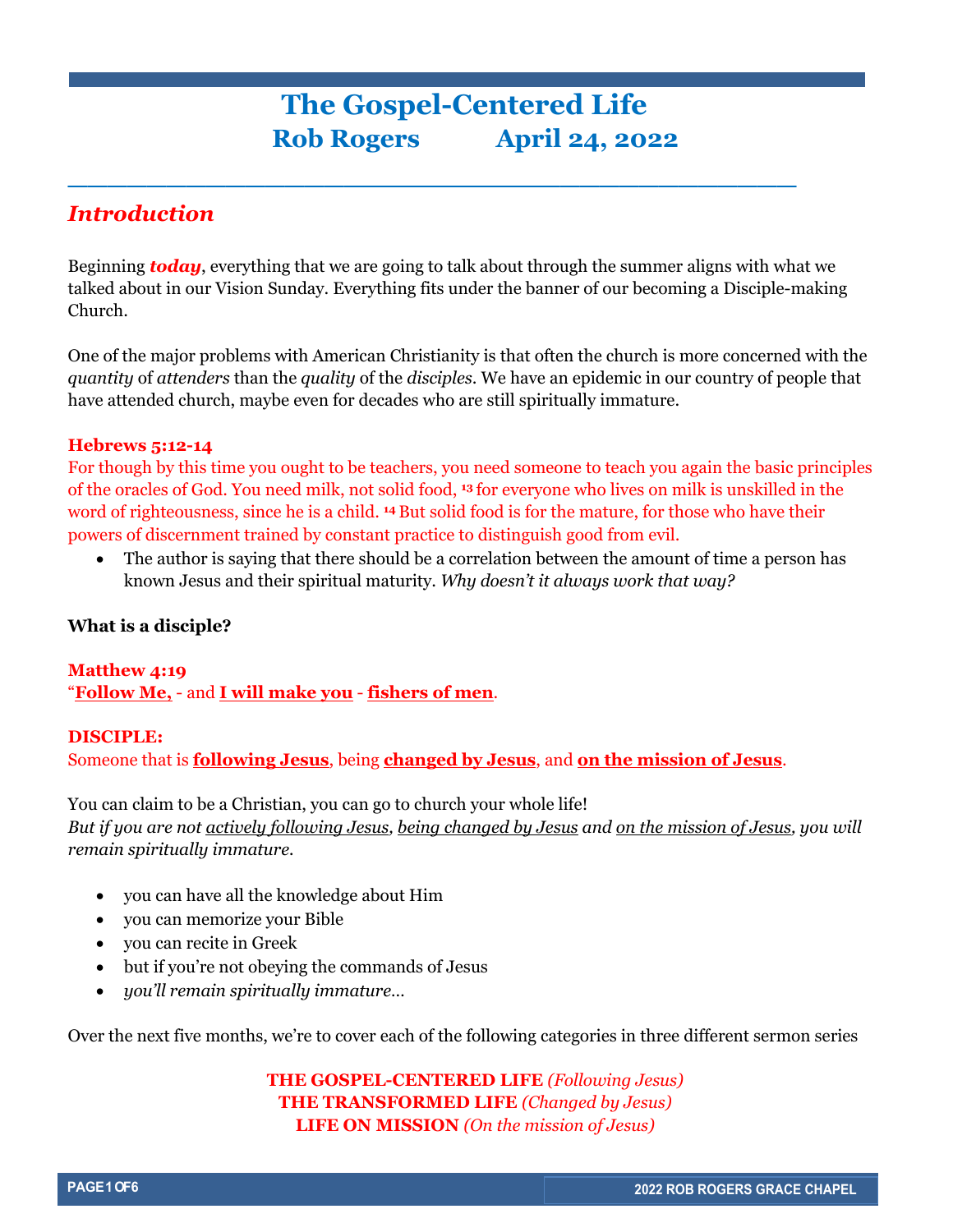We're going to continue to release the discussion videos where a rotation of our pastors will talk in greater detail about the message as a resource for our Life Groups.

*Today*, we're kicking off the Gospel-Centered Life sermon series. What I want you to see over the next six weeks is the **centrality of the gospel in every area of your life** as a follower of Jesus.

When we say Gospel-Centered, what we're saying is — that your whole life, every aspect of it, your actions, your life decisions, your family, your marriage, your parenting, your wealth, your resources, and relationships — your thoughts, your motives, your ability to work, and your ability to truly rest — is all informed, and completely shaped by your understanding of the gospel.

Here's where we're going today for our intro to this series…

**What the gospel is What the gospel does How the gospel works**

# **What the gospel is**

It is so important that we understand the depth, the power, the beauty, the freedom, and the joy of the gospel if we're going to genuinely be disciples that look like Jesus, and who make disciples that look like Jesus.

**\_\_\_\_\_\_\_\_\_\_\_\_\_\_\_\_\_\_\_\_\_\_\_\_\_\_\_\_\_\_\_\_\_\_\_\_\_\_\_\_**

One way to really understand the gospel is this:

### **The gospel is not** *advice* **— it's** *news***.**

#### *Advice is something you get so you can improve your life in the future.*

### *News is the announcement of something that has already taken place that inevitably changes your future.*

#### **The GOSPEL is not advice. It's NEWS.**

Every other religion offers you advice on how to achieve nirvana, become one with the universe, or how to live in such a way that when you die, you'll get your own planet.

But Christianity brings you NEWS. It's not advice on how to achieve your best life.. or how to gain more influence… or what you must do! *It's the news of what God has already done!*

All the other religions and world systems for that matter, not just religion, tell you how you have to earn your way up… you have to be good enough, moral enough. *But only the gospel brings you news that God doesn't demand that you earn your way up, instead He came down. It's not about your clearing the path to God, but God clearing the path to you.* 

#### **1 Corinthians 2:2**

For I decided to know nothing among you except Jesus Christ and Him crucified.

• What Jesus has accomplished for us... that's the gospel.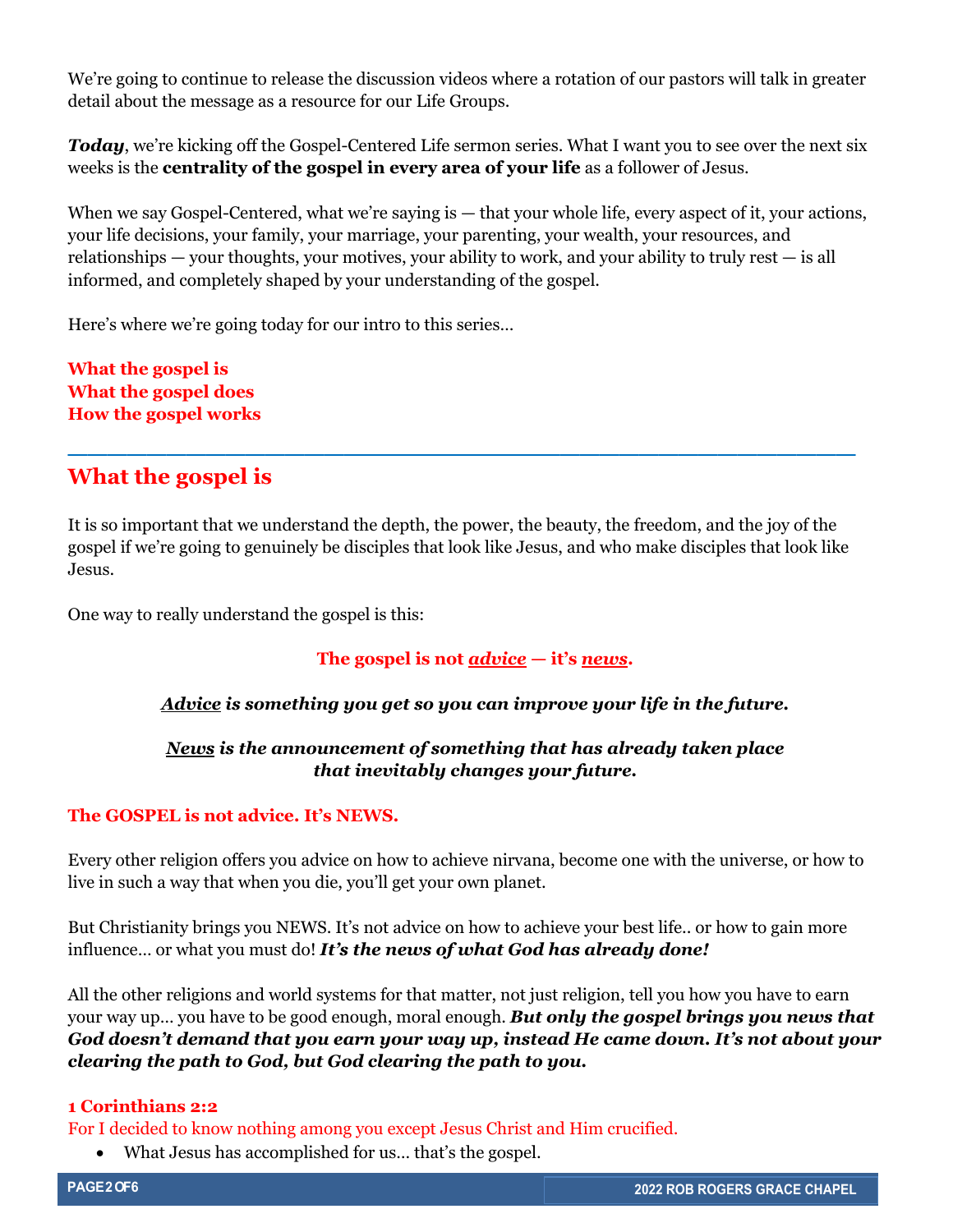#### **Advice puts burdens on you. The gospel takes the burdens off.**

1. **Legalism** – Unless you do this and this and this, and jump through these hoops, and behave like us or act like us, then you must not be a Christian. That's legalism. It's a different form of legalism, but it's still legalism. They're putting burdens on you. **This is NOT the gospel. It's a heavy yoke.** 

#### *And there's a different type of legalism…*

- 2. **Liberalism** We don't talk about wrath, or sin, or righteousness and unrighteousness, or homosexuality, or judgement, or hell. We see the church more as a new kind of community that is socially active. We're going to renew our world through activism… and if you're into that, and behave like that, you can be a Christian in our community too… not bigoted, you've got to be inclusive.
	- a. That is not the gospel either. Why? Because it's picking and choosing the scriptures based on your personal preferences — AND because it's loading on a different type of burden.

But under the gospel… all burdens, all guilt, all fear, all shame, all feelings of inadequacy, insecurity, are taken *off* under the gospel.

# *The gospel levels the playing field of humanity it rids us of self-condemnation and self-exaltation at the same time!*

**\_\_\_\_\_\_\_\_\_\_\_\_\_\_\_\_\_\_\_\_\_\_\_\_\_\_\_\_\_\_\_\_\_\_\_\_\_\_\_\_**

# **What the gospel does**

**Example:** One of the things that often unfortunately is in the workplace you always have bosses, supervisors, managers taking credit for the ideas, the creativity, the efforts, the work of their direct reports.

There's an example of a woman worked at a TV network in NY. Dream job… and she made a career ending mistake. Her boss, who had a lot of credibility and relational capital, rather than blaming her, or making it clear that she was at fault, went in to meet with his superiors, and said, "*If you're going to blame anyone for this mistake, blame me, she's new and I didn't do a good job training her, showing her the ropes, it's on me. Don't hold this against her, I'm the one ultimately responsible."* 

She goes to her boss in absolute amazement and demands to know why he did that! She says… all my other bosses took credit for my successes, but you took the blame for my failure! Why? And after she continued to press him he finally gave in and said, okay, I'm going to tell you why, but just remember you wouldn't let it go and you made me tell you, *"I'm a Christian. And my whole life is based on someone who took the blame for me. That shapes the way I do everything in my life."* 

**Let me ask you** – does being religious, or following the rules, or living by the law give you the ability to live like this? You do have the golden rule as a part of the law — but a rule or a law doesn't give you the *power* to live like this... to sacrifice your own reputation, or relational capital for someone else's mistake.

**The** *law* **doesn't give you power.** *Rules* **don't give you power. The law gives** *requirement*  **not** *power***.**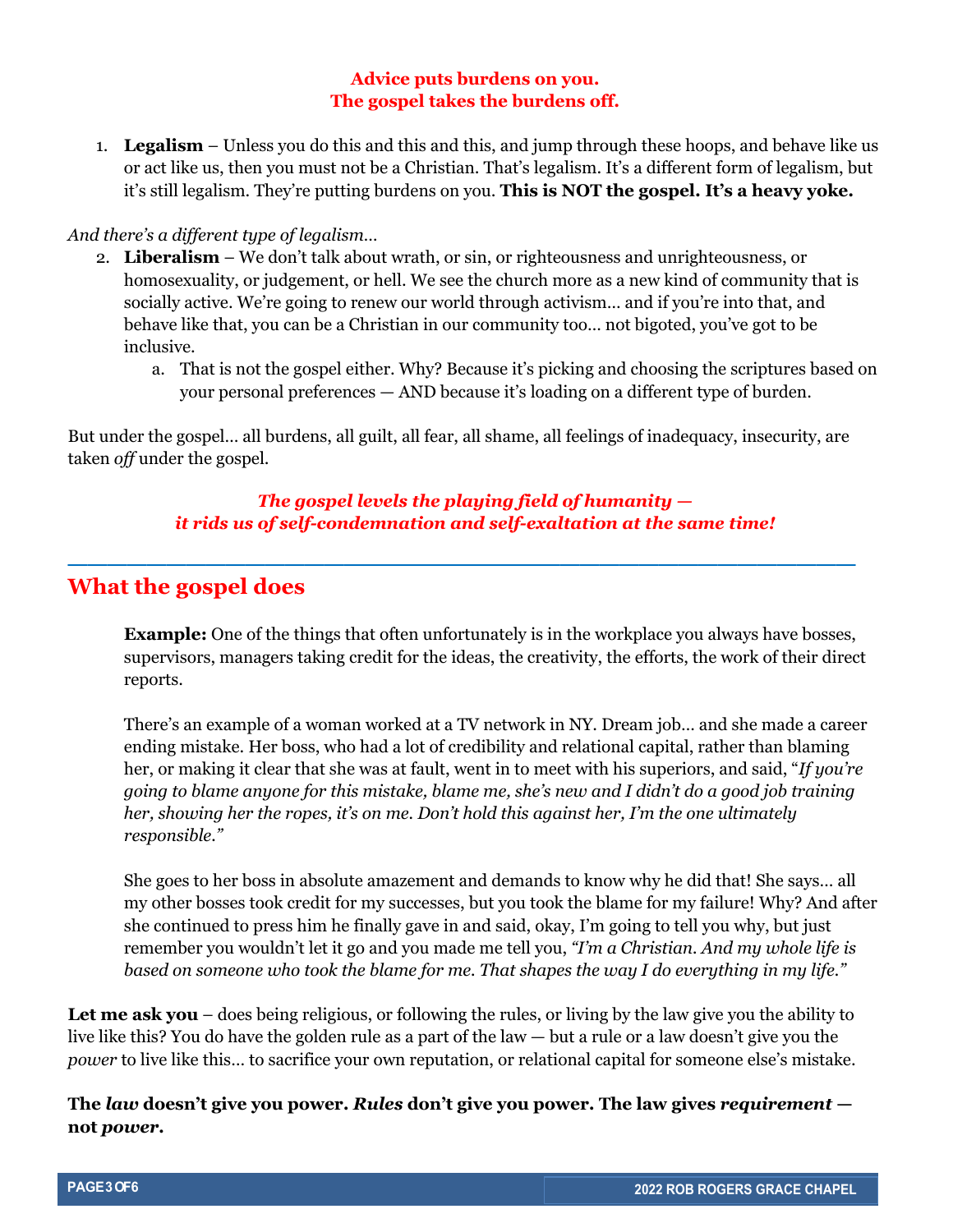In Galatians 2 when Paul confronts Peter when he stopped eating with the Gentiles because of the Jews that were present — Paul doesn't say, "Peter, stop acting like a racist!" Look at what he says…

#### **Galatians 2:14**

But when I saw that their conduct was not in step with the truth of the **gospel**, I said to Cephas before them all, "If you, though a Jew, live like a Gentile and not like a Jew, how can you force the Gentiles to live like Jews?"

He doesn't say, "You're not following the *rules*, Peter!" He says, *"You've forgotten the gospel!"* Does the Law of God require that you not be a racist? Absolutely… but what's going on with racism is there is something in the human heart that is so insecure, so fragile, and so in need of feeling superior, that it has to exalt itself over someone else for one reason or another in order to be okay.

What we see in Paul's exhortation of Peter in Galatians 2 is that *racism is not a rule problem, it's a gospel problem. It's a heart issue.*

If you're a manager in your workplace, your taking credit for your people's ideas or hard work is not a rule problem, you know you shouldn't do that. But there's something in the human heart that is so fragile and so insecure, that we step on and over others to get ahead, to get the affirmation we're so desperate for. But the gospel frees you from the need to elevate yourself at other's expense, and instead empowers you to elevate others at your own expense. That's what the supervisor did with his direct report at the TV network — he lowered himself, in order to protect and elevate her, even though according to the world's standards, he had every reason not to.

*The gospel-centered life frees you and empowers you to love people like Jesus, because of everything Christ has done. The gospel reorients your whole entire life with the motivation, and power to live radically different than the rest of the secular world, or even the rest of religious Christians out there that look nothing like Christ.* 

**\_\_\_\_\_\_\_\_\_\_\_\_\_\_\_\_\_\_\_\_\_\_\_\_\_\_\_\_\_\_\_\_\_\_\_\_\_\_\_\_**

# **How the gospel works**

One of the ways you can tell that someone doesn't understand the gospel — they're very judgmental and condemning of anybody who isn't as outraged about things as they are — and you'll notice the things they're angry about are always changing.

Someone once said the way you can tell if someone is a pharisee is they go around all the time telling people, "That's not funny." A sure sign that someone doesn't understand the beauty of the gospel is they have no sense of humor.

But the gospel gives you the ability to laugh at yourself! To not take yourself too seriously — which is the only kind of humor that is actually funny and healing! It's not degrading yourself, or thinking lowly of yourself, it's not self-loathing — it's being secure in who God says you are and being able find freedom and joy in Him. The gospel gives you the ability to not think too highly or too lowly about yourself… it just gives you the ability to not be self-conscious.

*Personal: One of the things I've shared with you before is what I talk to God about before every time I step on stage… before I preach or speak…*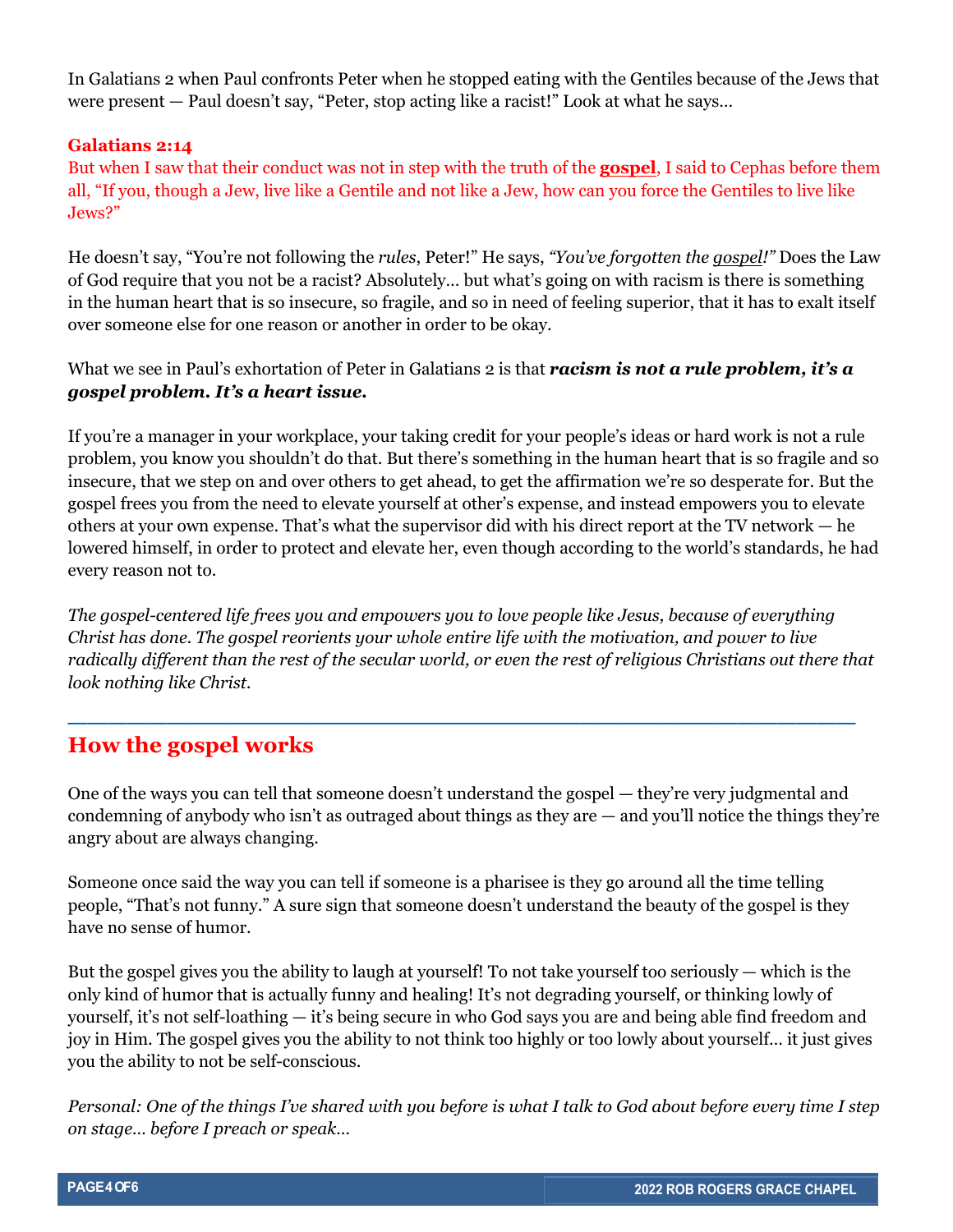*"Thank you God, whether this goes really well, or really poorly, thank you that I'm completely loved and accepted by you." And as soon as I'm done, I'll say, "God, thank you, whether that went really well or really poorly, that I'm completely loved and accepted by you!"* 

You know what I'm doing? I'm beating the gospel into my own head and heart. I'm centering my life on the gospel. That shapes my life… my attitudes, my motivations, my desires.

*But for the gospel to change you, to influence your motivations, you have to think through how to apply it and appropriate it to your life.*

Maybe for you, centering your life on the gospel looks like this…

*"God, today, I recognize that whether I get that promotion or not, you've given me an opportunity to serve. To make a difference in someone else's life. To elevate someone else at my own expense because that's what you did for me. Whether I'm rewarded on this side of heaven or not, help me live this way, because this is exactly what you did for me."* 

*"God, help me be present with my children today… give me an undistracted heart for them, because you made me the very focus of your love and your life, help me give to my children an undivided love that you first gave to me. You saw me, help me see them. You pursued me. Help me pursue them with that same kind of sacrificial love and intentionality."* 

*"God, help me recognize that I'm totally and completely secure in you, and therefore gain the ability to not take myself so seriously. Help me laugh at myself and enjoy the life that you've given me… because you came to give me abundant life. You laid it all down, not so that I would walk under the yoke of guilt, or shame, or self-condemnation, but that I would be free, and live in your joy."*

In each example, you're preaching the gospel to yourself. You're centering yourself on God's goodness and grace over your life. If you'll practice when you find your heart wandering and gravitating toward religiosity, or relativism… you'll begin to see your change before your very eyes… people will begin to wonder what in the world is happening with you.

> *"This truth of the Gospel is the principal article of all Christian doctrine… Most necessary is it that we know this article well, teach it to others, and beat it into their heads continually."1* -Martin Luther

*What Luther is saying is that we're forgetful.*

One of the purposes of preaching is simply to remind us of the things we've forgotten. So, in this series, we're going to be looking into how the gospel works its way out in your:

- 1. Work
- 2. Family Marriage & Parenting
- 3. Relationships & Singleness
- 4. Wealth

<sup>1</sup> Martin Luther. *A Commentary on St. Paul's Epistle to the Galatians* (Smith, English, 1860)